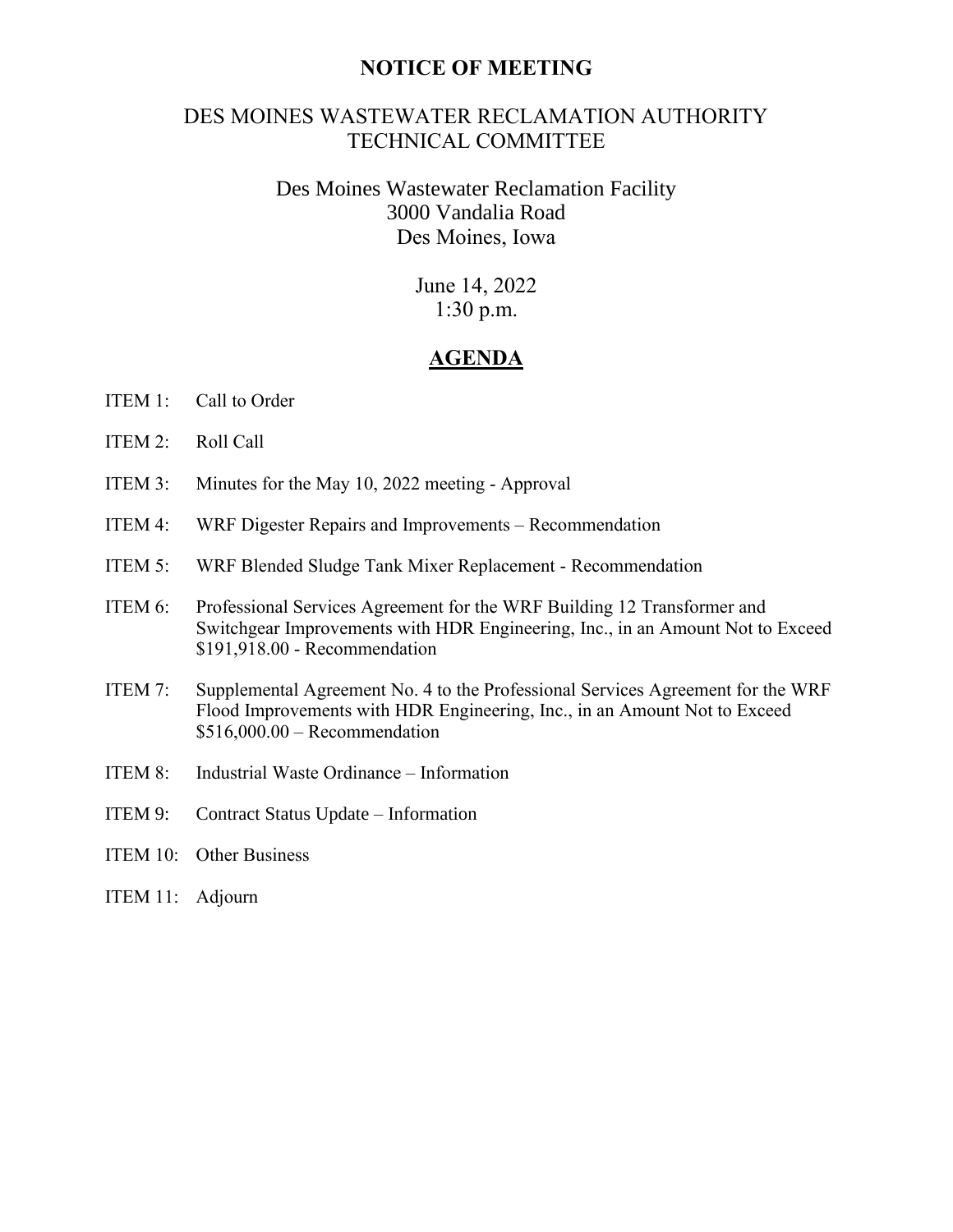## DES MOINES WASTEWATER RECLAMATION AUTHORITY TECHNICAL COMMITTEE

# Des Moines Wastewater Reclamation Facility 3000 Vandalia Road Des Moines, Iowa

May 10, 2022 1:30 p.m.

# **DRAFT MINUTES**

ITEM 1: Call to Order

Shane Kinsey, Committee Chair, called the meeting to order at 1:30 p.m.

ITEM 2: Roll Call

## **Members in Attendance**

Roger McFarland, Ankeny John Horton, Bondurant\* Jeff May, Clive Eugene Schmitt, Des Moines Shane Kinsey, Johnston John Larson, Urbandale Tim Royer, Waukee Brian Hemesath, West Des Moines Larry Hare, WRF

## **Others in Attendance**

Scott Hutchens, Operating Contractor James Beck, Operating Contractor Melissa Schlickbernd, Operating Contractor Lisa Etnyre, Operating Contractor Paul Ebert, Operating Contractor AJ Montefusco, Operating Contractor Roxane Vaughan, Operating Contractor Ben Warren, Operating Contractor Bob Veenstra, Veenstra & Kimm Joe Frankl, HR Green

\* Participated in the meeting via telephone due to the fact that it was impractical or impossible to participate in the meeting in person due to proximity to meeting location

ITEM 3: Minutes for the April 12, 2022 meeting – Approval

Brian Hemesath made a motion for recommendation. Tim Royer seconded that motion. All in favor. The motion carried.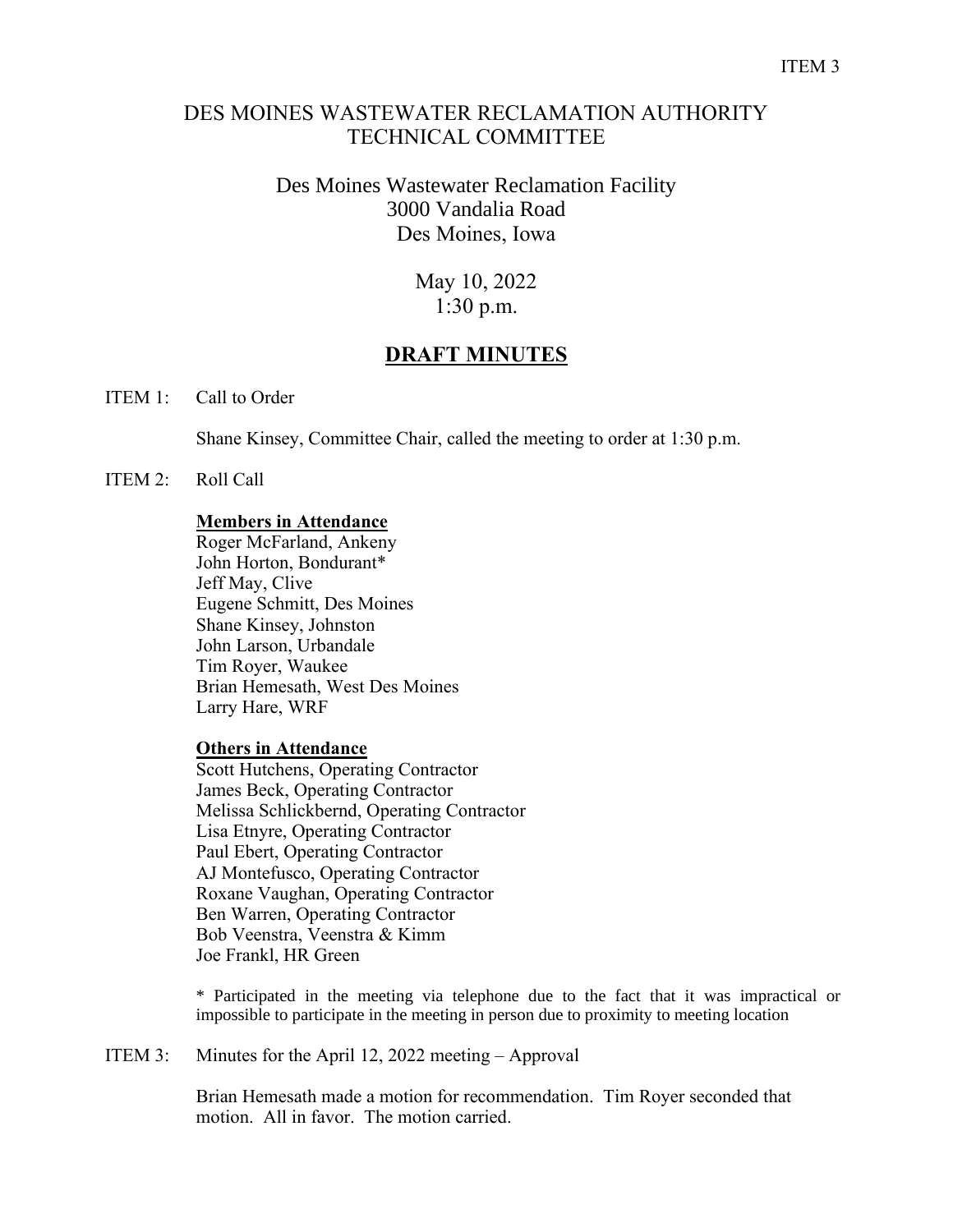## ITEM 4: WRA Ingersoll Run Outlet Sewer, Phase 28, Segment 1 – Recommendation

Scott Hutchens noted that bids were received on May 10, 2022 for the sewer project that was identified in the WRA Facility Plan Update – 2012 which is one of the segments of sewer necessary to eliminate a combined sewer overflow location at 22<sup>nd</sup> and High Street in Des Moines. The low bid received was from S.J. Louis Construction, Inc. (Rockville, MN) in the amount of \$19,499,000.00 which was approximately 51.68% over the engineer's estimate.

After some discussion of the bids received Brian Hemesath made a motion to reject all bids and look at piecing the project out into smaller sections for future bids. Jeff May seconded that motion. All in favor. The motion carried.

ITEM 5: Supplemental Agreement No. 2 to the Professional Services Agreement for the WRA Birdland Pump Station Improvements with HR Green, Inc., in an Amount Not to Exceed \$1,222,000.00 – Recommendation

> James Beck stated that in November 2019 a professional services agreement with HR Green was approved by the WRA Board for preliminary investigation and conceptual design services associated with the WRA Birdland Pump Station Improvements. At this point, there is a need for construction phase services due to the fact that the project has been bid and a construction contract was awarded to Williams Brothers Construction. The construction phase engineering fee translates to approximately 6.3% (\$19,480.00) of the construction contract.

> Brian Hemesath made a motion to approve. Larry Hare seconded that motion. All in favor. The motion carried.

ITEM 6: Supplemental Agreement No. 1 to the Professional Services Agreement for the WRA Sewer Lining – Phase 2 with Snyder & Associates, Inc., in an Amount Not to Exceed \$302,700.00 – Recommendation

> James Beck stated that in July 2021 a professional services agreement with Snyder & Associates was approved by the WRA Board for design and bidding phase services associated with the WRA Sewer Lining – Phase 2 project. At this point, there is a need for construction phase services due to the fact that the project has been bid and a construction contract was awarded to Ace Pipe Cleaning, Inc. The construction phase engineering fee translates to approximately 7.6% of the construction contract and includes construction administration, construction observation services, and construction survey through final project completion.

> John Larson made a motion to approve. Tim Royer seconded that motion. All in favor. The motion carried.

ITEM 7: Supplemental Agreement No. 1 to the Professional Services Agreement for the WRA SW EQ Basin Mechanical Repairs with HR Green, Inc., in an Amount Not to Exceed \$72,200.00 – Recommendation

> James Beck stated that in July 2021 a professional services agreement with HR Green was approved by the WRA Director for design and bidding services associated with the WRA SW EQ Basin Mechanical Repairs. At this point, that is a need for construction phases services due to the fact that the project has been bid and a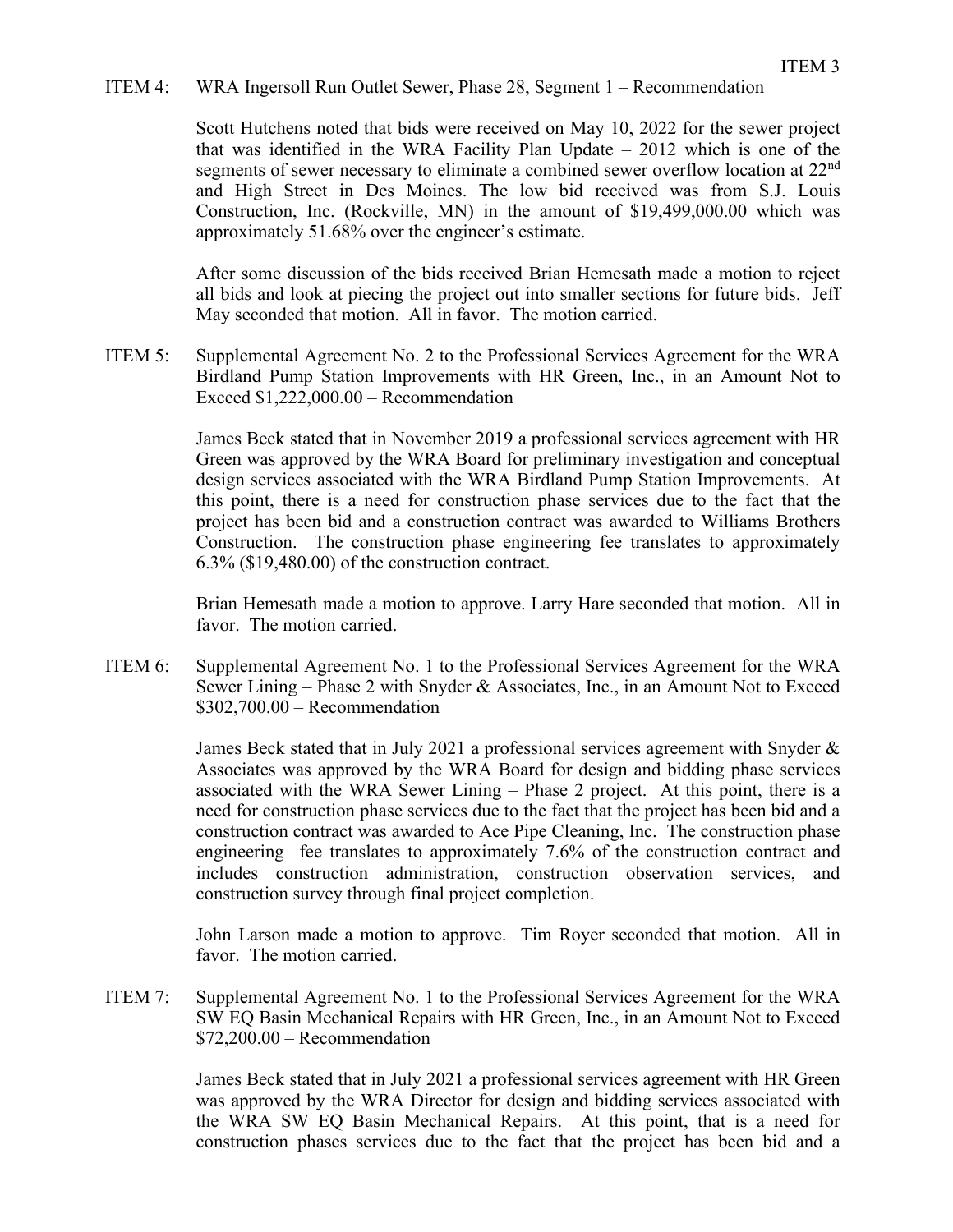construction contract has been awards to Woodruff Construction. The construction phase engineering fee translates to approximately 6.8% of the construction contract and includes construction administration and construction observation services through final project completion.

Tim Royer made a motion to approve. Eugene Schmitt seconded that motion. All in favor. The motion carried.

ITEM 8: WRA Industrial Pretreatment Rates and Ordinance Changes – Recommendation

Scott Hutchens stated that an email with the 2022 Industrial Wastewater Surcharge Rate Study and related ordinance changes impacting Divisions 1-6 of the Industrial Wastewater and Commercial Wastewater Ordinance has been emailed to all of the city managers and mayors in our communities for them to present at their board meetings. Scott also stated that they are planning to pass this ordinance with an October 1, 2022 effective date but it will be contingent upon all of the communities accepting and passing the ordinance.

Jeff May made a motion to approve. Brian Hemesath seconded that motion. All in favor. The motion carried.

ITEM 9: Industrial Waste Ordinance – Information

Larry Hare noted 35 inspections were completed in West Des Moines and Urbandale, and he noted one exception was received and approved in April

ITEM 10: Contract Status Update – Information

James Beck noted that there have not been any major updates in this month's report.

ITEM 11: Other Business

None

ITEM 12: Adjourn

Jeff May made a motion to adjourn. Brian Hemesath seconded that motion. Meeting adjourned at 2:26 p.m.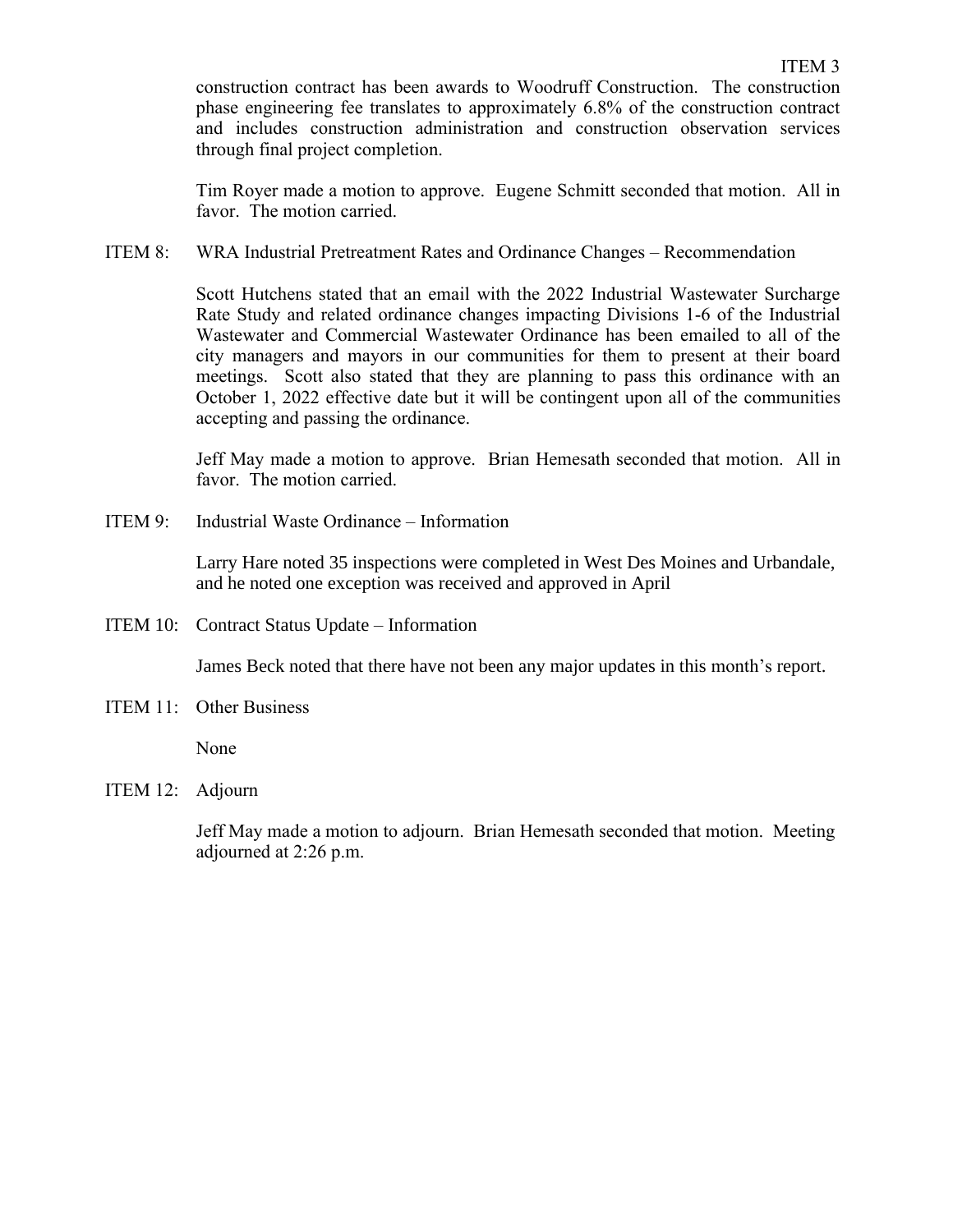June 14, 2022

| To: | <b>WRA Technical Committee</b> |  |
|-----|--------------------------------|--|
|     |                                |  |

From: Operating Contractor Staff

Re: WRF Digester Repairs and Improvements – Project Recommendation

In March 2019 the WRA experienced an overfill event of Digester No. 3 where the digester was fed sludge all night without discharging. The digester experienced an overfilling event in which the hydraulic level inside of the digester was higher than the digester was designed for which caused damage to the digester's structural and sealing systems. After the event the digester was hydraulically tested with water to the elevation necessary to provide full functionality of the digester and the digester visually leaked from the exterior. The solids were then removed from Digester No. 3 through a separate contract so that the tank could be safely entered and inspected by HDR Engineering, Inc. The [evaluation](https://www.dmmwra.org/DocumentCenter/View/822/WRA-Digester-No-3-Structural-Assessment) determined that the waterstop and joint liner at the intersection between the tank lid and wall had been compromised and would require replacement in order to regain full functionality of the tank.

The improvement includes hydro-demolition and replacement of a portion of the concrete lid for anaerobic digester No. 3, pre-cast concrete panel and joint repairs and cleaning to the exterior of anaerobic digesters No. 1-6, concrete crack repairs to the lid of anaerobic digesters No. 2-6, installation of new water level sensors and associated work for anaerobic digesters No. 2-6, and all other associated work and incidental items in accordance with the [plans](https://www.dmmwra.org/DocumentCenter/View/896/WRF-Digester-Repairs-and-Improvements) and contract documents. The project is located at the Wastewater Reclamation Facility in Des Moines, Iowa.

The engineer's estimate for the project is \$1,410,000.00 and bids for the project are anticipated to be taken on Tuesday, August 2, 2022. The bids will then be presented to the WRA Technical Committee at the August 9, 2022 meeting for review and recommendation to the WRA Board for consideration at the August 16, 2022 meeting. The final completion date for the improvement is not later than July 31, 2023, and the project will be funded through project code WR074 (WRF Digester Improvements) and an insurance claim with ICAP has been submitted to pay for the repairs necessary to return the tank to its full functionality.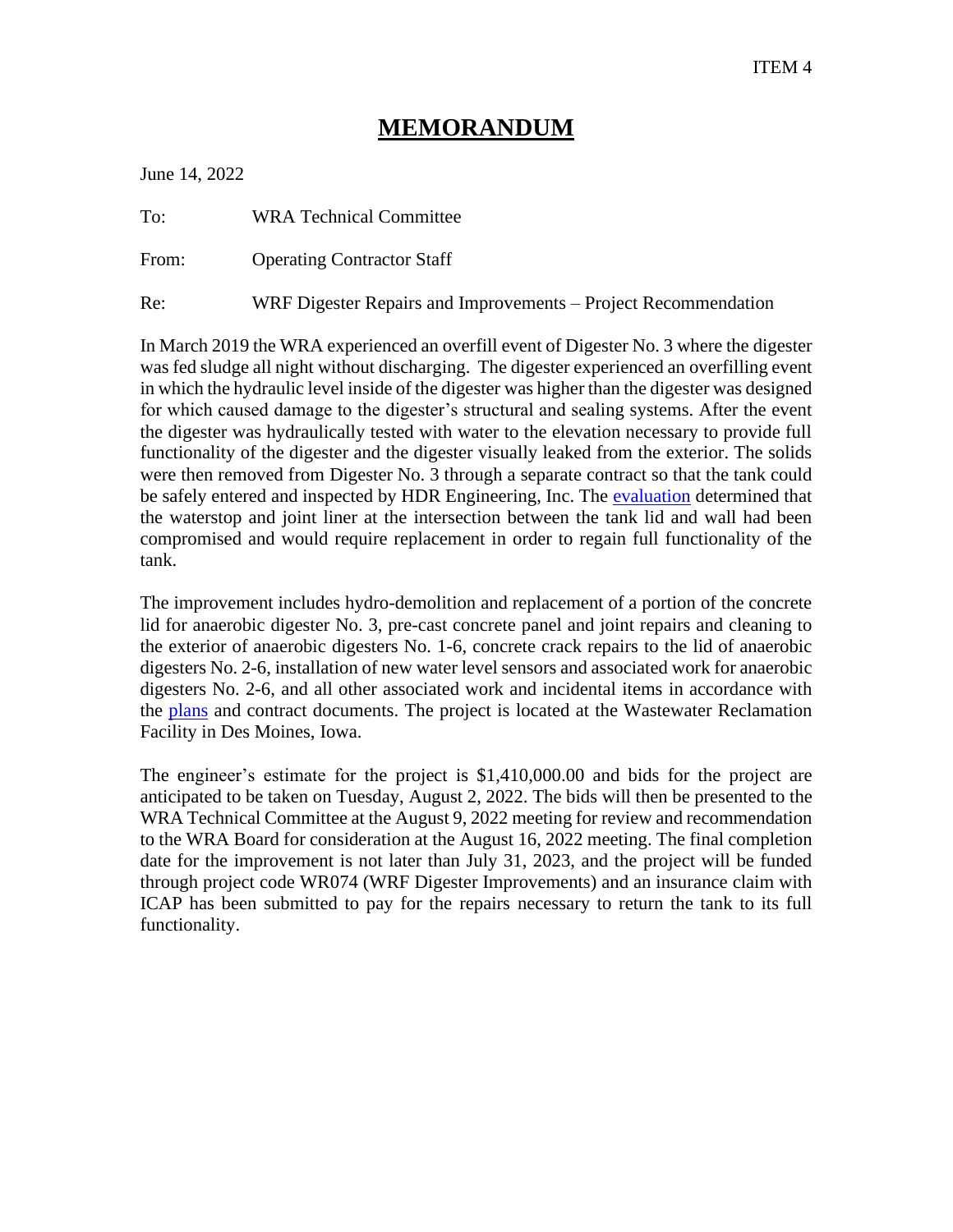June 14, 2022

To: WRA Technical Committee

From: Operating Contractor Staff

Re: WRF Blended Sludge Tank Mixer Replacement – Project Recommendation

The improvement includes replacement and modifications of the existing blended sludge wet well mixers, controls and associated supports, equipment, conduit and wiring, expansion of the existing electrical room to an adjacent room within Building 75 including installation of electrical gear and associated components, HVAC modifications, and other incidental items all in accordance with the [plans](https://www.dmmwra.org/DocumentCenter/View/897/WRF-Blended-Sludge-Tank-Mixer-Replacement) and contract documents. The project is located at the Wastewater Reclamation Facility in Des Moines, Iowa.

The engineer's estimate for the project is \$1,147,800.00 and bids for the project are anticipated to be taken on Tuesday, August 2, 2022. The bids will then be presented to the WRA Technical Committee at the August 9, 2022 meeting for review and recommendation to the WRA Board for consideration at the August 16, 2022 meeting. The final completion date for the improvement is not later than September 15, 2023, and the project will be funded through project code WR110 (WRA Small CIP).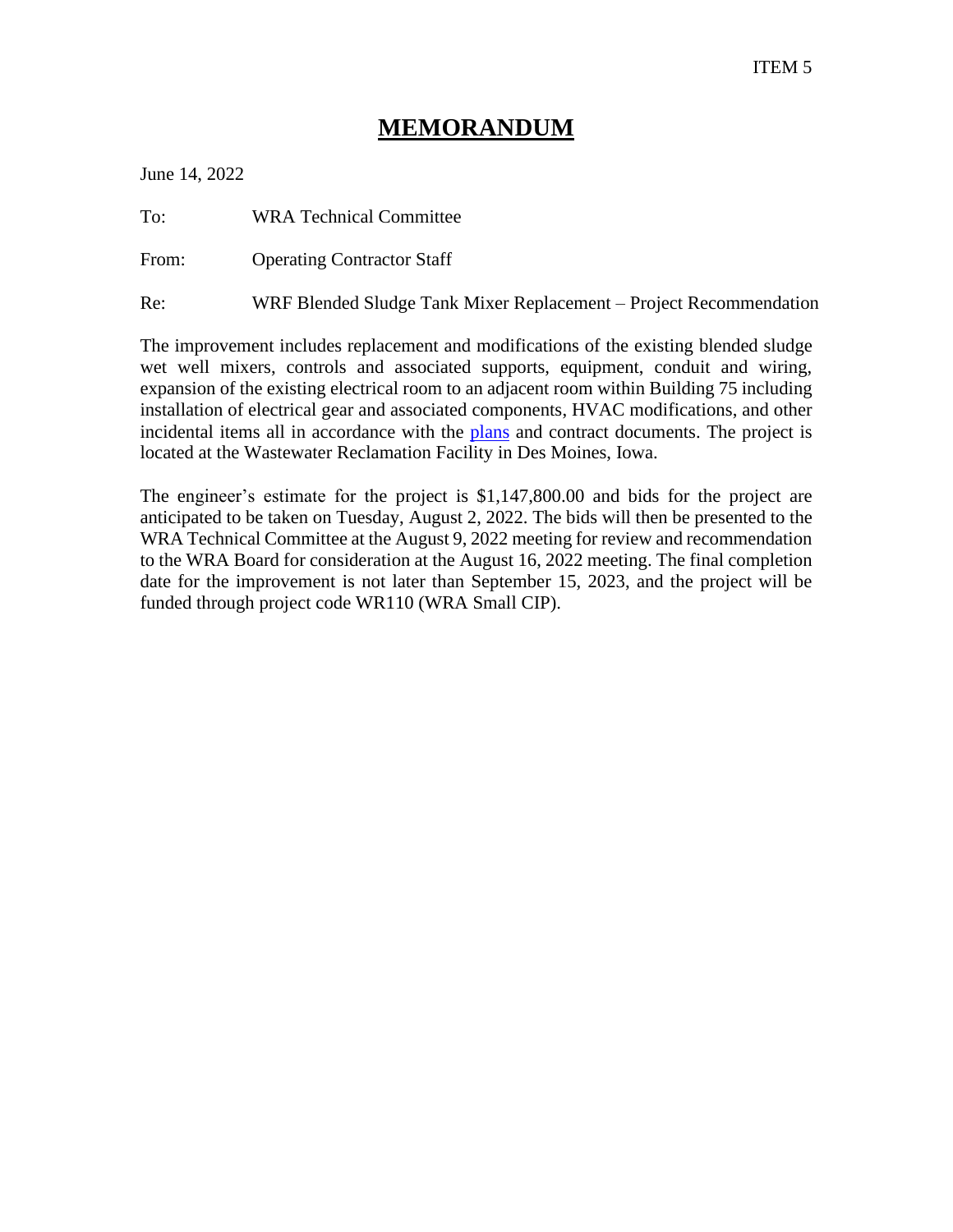June 14, 2022

To: WRA Technical Committee

From: Operating Contractor Staff

Re: Professional Services Agreement for Study, Design, and Bidding Services for the WRF Building 12 Transformer and Switchgear Improvements with HDR Engineering, Inc., in an Amount Not to Exceed \$191,918.00 – Recommendation

An agreement for professional services has been negotiated with HDR Engineering, Inc. for Study, Design, and Bidding Phase Services associated with the WRF Building 12 Transformer and Switchgear Improvements in an hourly not to exceed amount of \$191,918.00.

The existing exterior electrical switchgear located north of Building 12 at the WRF has reached the end of its useful service life and requires replacement. The scope of services for the WRF Building 12 Transformer and Switchgear Improvements includes a study component which will review available electrical, site, and structure information for site selection for a replacement switchgear structure. The study will consider potential phasing required to construct a new switchgear and will consider the cost implications of a factory-built power distribution center or a new precast custom building for the electrical equipment. The scope of services also includes preliminary design, final design services, including developing contract documents, and bidding phase services.

The Operating Contractor's Staff recommends approval the Professional Services Agreement with HDR Engineering, Inc. in an amount not to exceed \$191,918.00.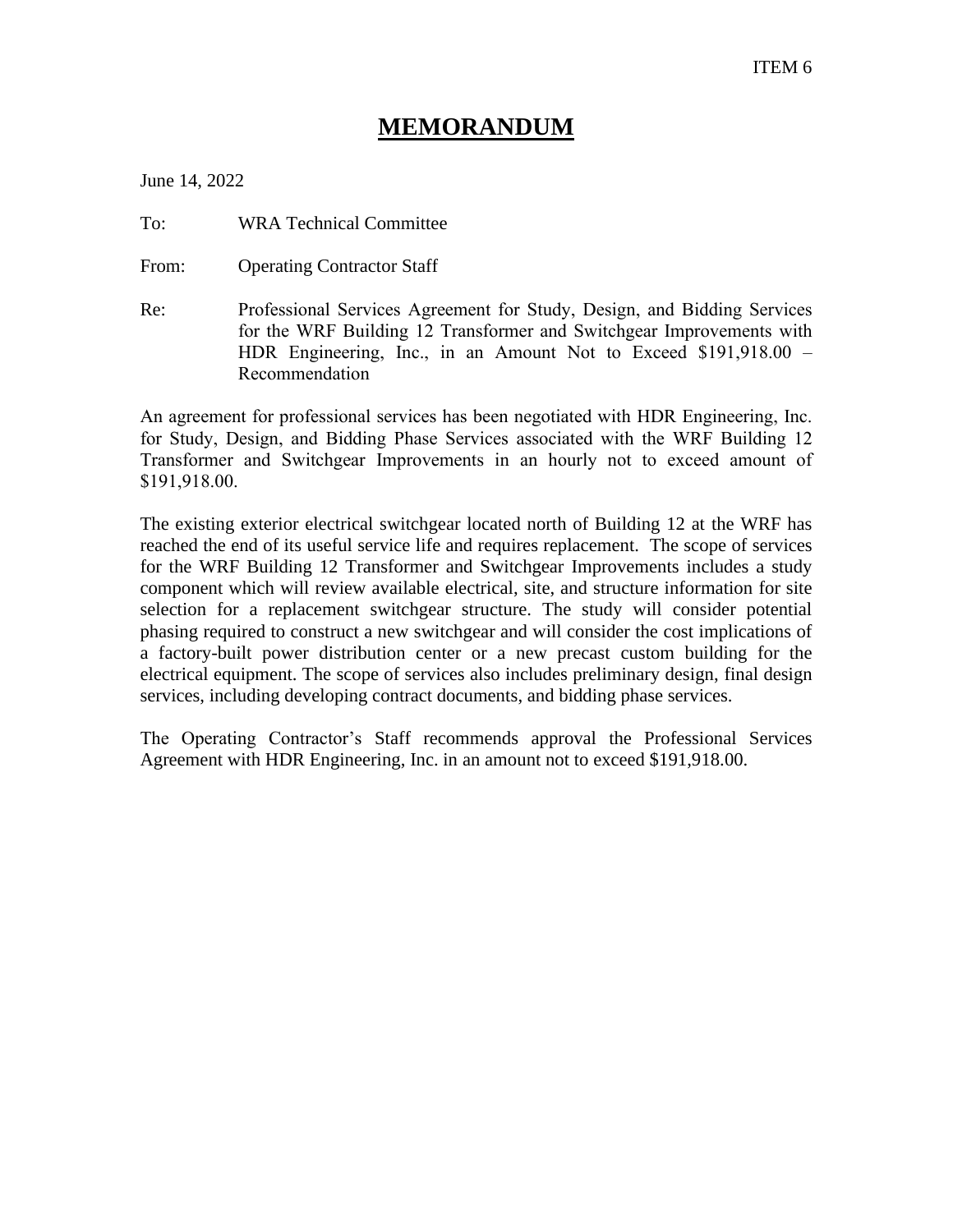June 14, 2022

To: WRA Technical Committee

From: Operating Contractor Staff

Re: Supplemental Agreement No. 4 to the Professional Services Agreement for the WRF Flood Improvements with HDR Engineering, Inc. in and Amount not to Exceed \$516,000.00 - Recommendation

On March 16, 2016 a professional services agreement with HDR Engineering, Inc. was approved by the WRA Board for Alternatives Evaluation services associated with the WRF Flood Improvements in an amount not to exceed \$212,354.00. The Scope of Services included site reconnaissance for alternatives development, topographic and locate surveys, subsurface investigations, analysis in support of alternative evaluations, and providing a final alternatives report with opinion of probable construction costs and recommendations.

On July 18, 2017 Supplemental Agreement No. 1 to the Professional Services Agreement with HDR Engineering, Inc. was approved by the WRA Board for Design Phase services associated with the WRF Flood Improvements in an amount not to exceed \$776,700.00. The Scope of Services included final design for the flood protection improvements identified during the evaluation of alternatives including installation of a flood wall around the Preliminary Treatment Building (Building 05), replacing and raising the electrical transformers that power equipment in Building 05 to a flood protected elevation, installation of a new electrical switch gear station (Structure 06) that provides power for the treatment plant, and a new flood hardened standby power building to provide generators for emergency power for critical services at the WRF.

On February 19, 2019 Supplemental Agreement No. 2 to the Professional Services Agreement with HDR Engineering, Inc. was approved by the WRA Board for Additional Design Phase services associated with the WRF Flood Improvements in an amount not to exceed \$99,947.00.

On December 17, 2019 Supplemental Agreement No. 3 to the Professional Services Agreement with HDR Engineering, Inc. was approved by the WRA Board. Supplement No. 3 provided bidding phase services and construction phase services for the project in an amount not to exceed \$1,089,362.00 and was estimated based upon the estimated construction period of eighteen months.

The original scope and fee prepared in Supplemental No. 3 assumed that the Resident Project Representative (RPR) services would be 80% of full time during the project, but early in the construction of the project it became evident that having a full time RPR onsite throughout the project was of value to the WRA due to higher than anticipated number of issues and concerns to address with the Contractor. In addition, there were two out of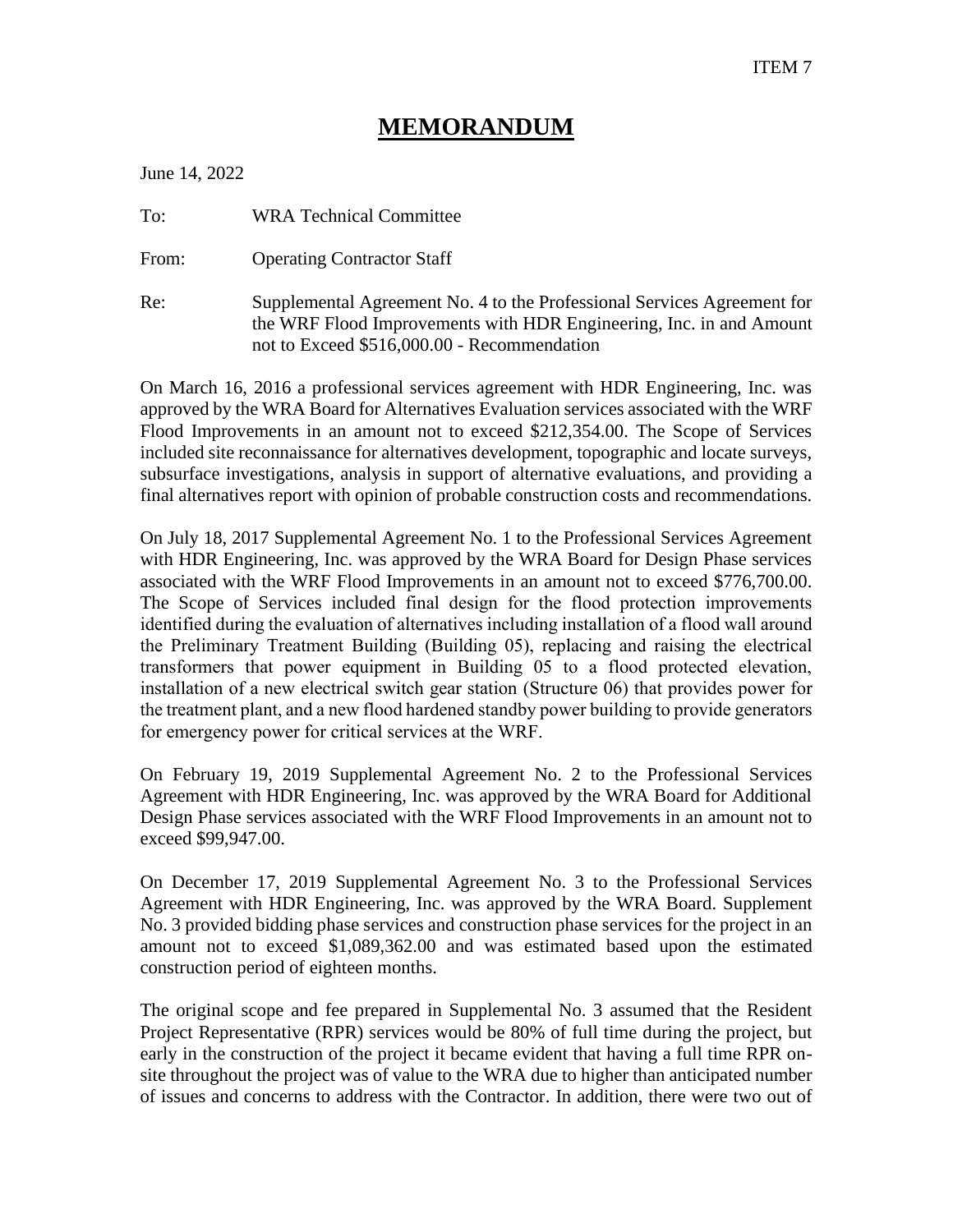scope items that have developed in the time since Supplemental Agreement No. 3 was developed. The first is the re-bidding of the project in early 2020. The WRA Board rejected all bids received in February 2020 and Staff and HDR worked to develop new contract documents for the award of a contract in July 2020. This impact utilized approximately \$41,957.88 of the fee included in Supplemental No. 3. The second out of scope item was offsite paint inspection for the Pre-Engineered Metal Building (PEMB). The onsite RPR discovered that the paint thickness on the provided building was not what was specified and subsequently the contractor had to ship the PEMB off-site to be repainted and observed and inspected by the RPR to ensure the coating was being applied correctly. This impact utilized approximately \$19,635.18 of the fee included in Supplemental No. 3.

Supplemental Agreement No. 4 includes additional office-based construction phase services and field-based construction phase services for the remining anticipated duration of the project. The contractual final completion date for the contract is September 9, 2022 (Change Order No. 3 granted an extension from April 1, 2022 to September 9, 2022) but the most recent construction schedule provided by the contractor shows a final completed date of March 8, 2023. The contract provides liquidated damages in the amount of \$1,000 per calendar day.

The Operating Contractor's Staff recommends approval of Supplemental Agreement No. 4 with HDR Engineering, Inc. for an additional amount not to exceed \$516,000.00. Supplement No. 4 is being presented to the WRA Technical Committee for review and recommendation to the WRA Board for approval at the June 21, 2022 meeting.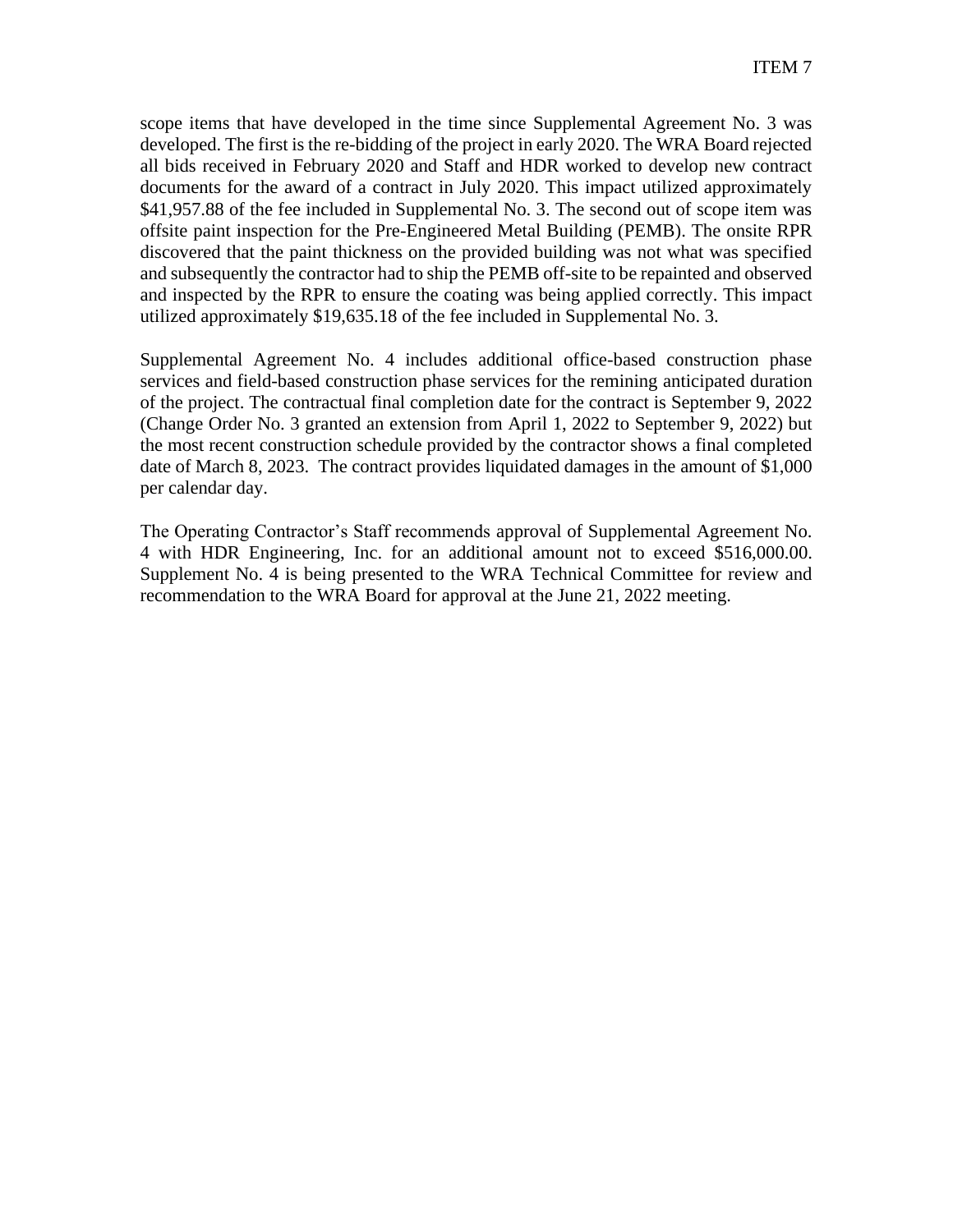# **Progress Report**

| <b>Month</b>  | Annual<br><b>Inspections</b> | Follow-Up<br><b>Inspections</b> |                                        | <b>Area of Concentration</b> |                                                   |      |             |                                          |              |                                                           |                                                                                         | <b>May Exceptions</b> |                       |                     |      |                |
|---------------|------------------------------|---------------------------------|----------------------------------------|------------------------------|---------------------------------------------------|------|-------------|------------------------------------------|--------------|-----------------------------------------------------------|-----------------------------------------------------------------------------------------|-----------------------|-----------------------|---------------------|------|----------------|
| January-21    | 15                           | 0                               | Ankeny, DSM, Norwalk                   |                              |                                                   |      |             |                                          |              | <b>Food Service Establishment</b>                         |                                                                                         |                       | <b>Type of Appeal</b> | <b>Municipality</b> |      | Approval (Y/N) |
| February-21   | 15                           | $\overline{2}$                  | Altoona, Clive, DSM                    |                              |                                                   |      |             |                                          |              |                                                           |                                                                                         |                       |                       |                     |      |                |
| March-21      | 36                           | 7                               | DSM, P. Hill, Waukee schools           |                              |                                                   |      | none        |                                          |              |                                                           |                                                                                         |                       |                       |                     |      |                |
| April-21      | $\overline{5}$               | 9                               | Complaint response                     |                              |                                                   |      |             |                                          |              |                                                           |                                                                                         |                       |                       |                     |      |                |
| $May-21$      | $\overline{8}$               | $\mathbf{1}$                    | <b>WDM</b>                             |                              |                                                   |      |             |                                          |              |                                                           |                                                                                         |                       |                       |                     |      |                |
| June-21       | 21                           | $\overline{7}$                  | Norwalk, DSM                           |                              |                                                   |      |             |                                          |              |                                                           |                                                                                         |                       |                       |                     |      |                |
| July-21       | 16                           | $\overline{2}$                  | Clive, DSM                             |                              |                                                   |      |             |                                          |              |                                                           |                                                                                         |                       |                       |                     |      |                |
| August-21     | 31                           | 4                               | Clive, DSM, P. Hill                    |                              |                                                   |      |             |                                          |              |                                                           |                                                                                         |                       |                       |                     |      |                |
| September-21  | 15                           | $\overline{0}$                  | Clive, DSM                             |                              |                                                   |      |             |                                          |              |                                                           |                                                                                         |                       |                       |                     |      |                |
| October-21    | 16                           | 12                              | Ankeny, Clive, Johnston, WDM           |                              |                                                   |      |             |                                          |              |                                                           |                                                                                         |                       |                       |                     |      |                |
| November-21   | 30                           | 6                               | DSM, Ankeny, Johnston                  |                              |                                                   |      |             |                                          |              |                                                           |                                                                                         |                       |                       |                     |      |                |
| December-21   | 33                           | 3                               | DSM (incl. schools), Ankeny, Urb., WDM |                              |                                                   |      |             |                                          |              |                                                           |                                                                                         |                       |                       |                     |      |                |
| January-22    | 32                           | $\overline{4}$                  | DSM (E 14th), Johnston, WDM            |                              |                                                   |      |             |                                          |              |                                                           |                                                                                         |                       |                       |                     |      |                |
| February-22   | 35                           | 3                               | DSM, WDM (JC mall)                     |                              |                                                   |      |             |                                          |              |                                                           |                                                                                         |                       |                       |                     |      |                |
| March-22      | 28                           | 6                               | Ankeny, DSM, Urbandale, WDM            |                              |                                                   |      |             |                                          |              |                                                           | Grease interceptors installed in series were summed for a total volume.                 |                       |                       |                     |      |                |
| April-22      | $\overline{20}$              | 15                              | Urbandale, WDM                         |                              |                                                   |      |             |                                          |              |                                                           | Separate grease interceptors installed at the same FSE were counted separately.         |                       |                       |                     |      |                |
| <b>May-22</b> | 21                           | $\mathbf 0$                     | Urbandale, Johnston                    |                              |                                                   |      |             |                                          |              | Shared grease interceptor systems were only counted once. |                                                                                         |                       |                       |                     |      |                |
|               |                              |                                 |                                        |                              |                                                   |      |             |                                          |              |                                                           | Closed FSEs were included in the counts, since theoretically the GI is still installed. |                       |                       |                     |      |                |
|               |                              |                                 |                                        |                              | Grease Interceptor Systems Installed in the Metro |      |             |                                          |              |                                                           |                                                                                         |                       |                       |                     |      |                |
|               |                              |                                 |                                        |                              |                                                   |      |             |                                          |              |                                                           |                                                                                         |                       |                       |                     |      |                |
|               |                              | 700                             |                                        |                              |                                                   |      |             |                                          |              |                                                           |                                                                                         |                       |                       |                     |      |                |
|               |                              | 647                             |                                        |                              |                                                   |      |             |                                          |              |                                                           |                                                                                         |                       |                       |                     |      |                |
|               |                              |                                 |                                        |                              |                                                   |      |             |                                          |              |                                                           |                                                                                         |                       |                       |                     |      |                |
|               |                              |                                 |                                        |                              |                                                   |      |             |                                          |              |                                                           |                                                                                         |                       |                       |                     |      |                |
|               |                              | 600                             |                                        |                              |                                                   |      |             |                                          |              |                                                           |                                                                                         |                       |                       |                     |      |                |
|               |                              |                                 |                                        |                              |                                                   |      |             |                                          |              |                                                           |                                                                                         |                       |                       |                     |      |                |
|               |                              |                                 |                                        |                              |                                                   |      |             |                                          |              |                                                           |                                                                                         |                       |                       |                     |      |                |
|               |                              |                                 |                                        |                              |                                                   |      |             |                                          |              |                                                           |                                                                                         |                       |                       |                     |      |                |
|               |                              | 500                             |                                        |                              |                                                   |      |             |                                          |              |                                                           |                                                                                         |                       |                       |                     |      |                |
|               |                              |                                 |                                        |                              |                                                   |      |             |                                          |              |                                                           |                                                                                         |                       |                       |                     |      |                |
|               |                              |                                 |                                        |                              |                                                   |      |             |                                          |              |                                                           |                                                                                         |                       |                       |                     |      |                |
|               |                              |                                 |                                        |                              |                                                   |      |             |                                          |              |                                                           |                                                                                         |                       |                       |                     |      |                |
|               |                              | Number in Metro                 |                                        |                              |                                                   |      |             |                                          |              |                                                           |                                                                                         |                       |                       |                     |      |                |
|               |                              |                                 |                                        |                              |                                                   |      |             |                                          |              |                                                           |                                                                                         |                       |                       |                     |      |                |
|               |                              |                                 |                                        |                              |                                                   |      |             |                                          |              |                                                           |                                                                                         |                       |                       |                     |      |                |
|               |                              |                                 |                                        |                              |                                                   |      |             |                                          |              |                                                           |                                                                                         |                       |                       |                     |      |                |
|               |                              |                                 |                                        |                              |                                                   |      |             |                                          |              |                                                           |                                                                                         |                       |                       |                     |      |                |
|               |                              |                                 |                                        |                              |                                                   |      |             |                                          |              |                                                           |                                                                                         |                       |                       |                     |      |                |
|               |                              |                                 |                                        |                              |                                                   |      |             |                                          |              |                                                           |                                                                                         |                       |                       |                     |      |                |
|               |                              |                                 |                                        |                              |                                                   |      |             |                                          |              |                                                           |                                                                                         |                       |                       |                     |      |                |
|               |                              |                                 |                                        |                              |                                                   |      |             |                                          |              |                                                           |                                                                                         |                       |                       |                     |      |                |
|               |                              | 200                             |                                        |                              |                                                   |      |             |                                          |              |                                                           |                                                                                         |                       |                       |                     |      |                |
|               |                              |                                 |                                        |                              |                                                   |      |             |                                          |              |                                                           |                                                                                         |                       |                       |                     |      | 155            |
|               |                              |                                 |                                        | 136                          |                                                   |      |             | 133                                      |              |                                                           |                                                                                         |                       |                       |                     |      |                |
|               |                              |                                 | 123<br>110                             |                              |                                                   |      |             |                                          |              |                                                           |                                                                                         |                       |                       |                     |      |                |
|               |                              |                                 |                                        |                              |                                                   |      |             |                                          |              |                                                           |                                                                                         |                       |                       |                     |      |                |
|               |                              | 100                             |                                        |                              |                                                   |      |             |                                          |              |                                                           |                                                                                         |                       |                       |                     |      |                |
|               |                              |                                 |                                        | 55                           |                                                   | 50   |             |                                          |              |                                                           |                                                                                         |                       |                       |                     |      |                |
|               |                              |                                 |                                        |                              |                                                   |      |             |                                          |              | 33                                                        |                                                                                         |                       |                       |                     | 33   |                |
|               |                              |                                 |                                        |                              | 5                                                 |      | $\mathbf 1$ |                                          | $\mathbf{1}$ |                                                           | $\overline{7}$<br>4                                                                     | $\overline{2}$        | 10                    | $\mathbf{1}$        |      |                |
|               |                              | $\circ$                         |                                        |                              |                                                   |      |             |                                          |              |                                                           |                                                                                         |                       |                       |                     |      |                |
|               |                              | 1000                            | 2000<br>1500                           | 2500<br>3000                 | 3500                                              | 4000 | 4500        | 5000                                     | 5500         | 6000                                                      | 6500<br>7000                                                                            | 7500                  | 8000                  | 8500                | 9000 | 10,000         |
|               |                              |                                 |                                        |                              |                                                   |      |             | <b>Total Size of GI System (gallons)</b> |              |                                                           |                                                                                         |                       |                       |                     |      |                |
|               |                              |                                 |                                        |                              |                                                   |      |             |                                          |              |                                                           |                                                                                         |                       |                       |                     |      |                |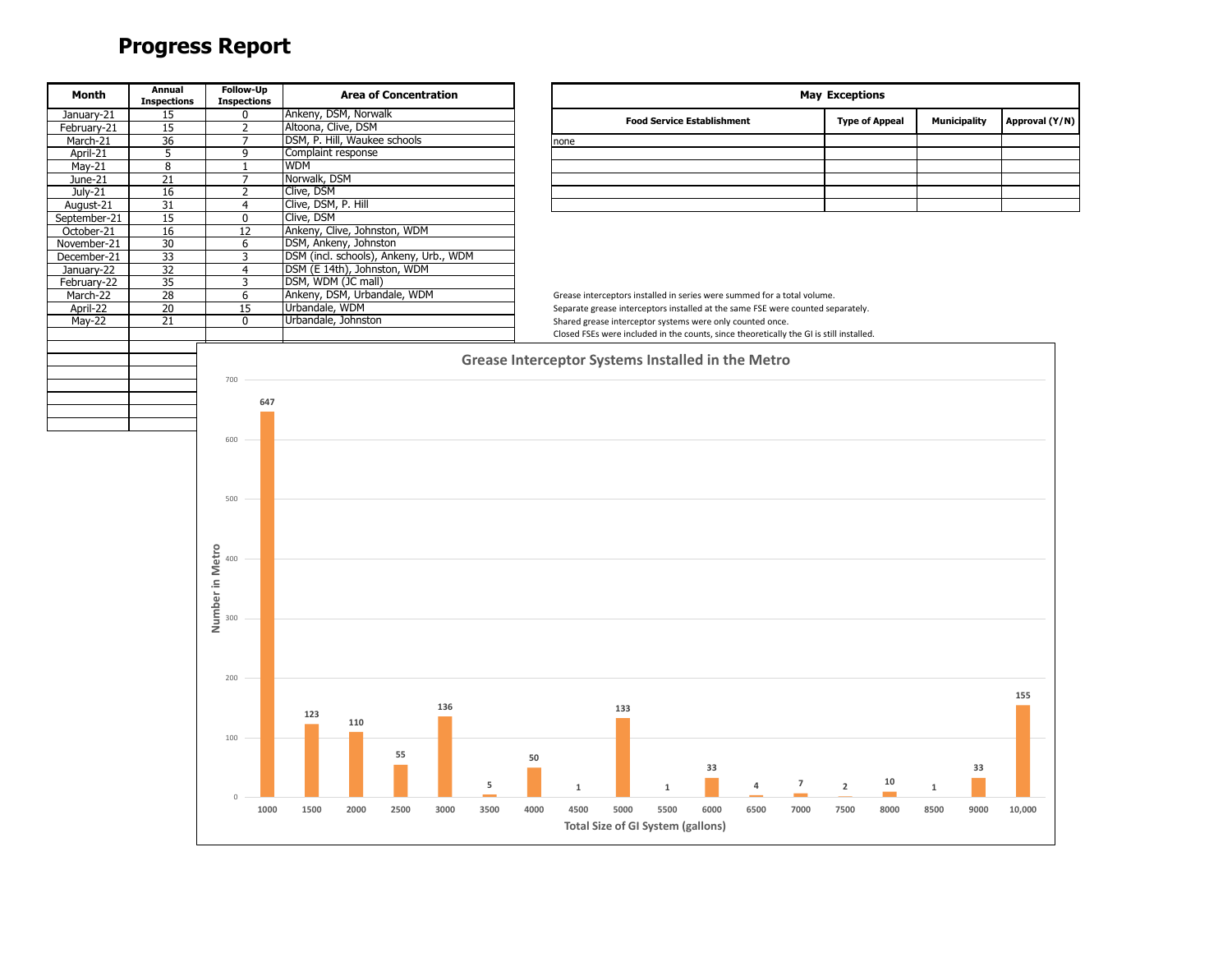### **WRA Sugar Creek Sponsored Project Improvements - Phase 1 <b>(WR117)** General Contractor RW Excavation RW Excavation RW Excavation RW Excavation RW Excavation RW Excavation RW Excavation RW Excavation RW Excavation RW Excava

| <b>WRF Grit Removal Improvements</b><br>(WR111)                                                                                                                                                                                | <b>General Contractor</b>             | Dean Snyder Construction              |
|--------------------------------------------------------------------------------------------------------------------------------------------------------------------------------------------------------------------------------|---------------------------------------|---------------------------------------|
| The improvement includes infrastructure modifications to the existing grit removal system, including phased demolition of the existing arrated grit removal sastem and the existing arrated grit removal tanks, modifications  | <b>Contract Amount</b>                | \$12,515,000.00                       |
| include removal and replacement of existing grit washing and handling equipment, pipe work and blower installation. The new building 10 work includes installation of a primary influent bypass channel, stacked tray grit rem | , Change Orders to Date               | \$931,684.61                          |
| and utility relocation. All areas will include HVAC, plumbing and electrical improvements, including all necessary materials, equipment, labor, miscellaneous associated work, and cleanup located at the Wastewater Reclamati | Completed to Date                     | \$12,723,941.18                       |
|                                                                                                                                                                                                                                | <b>Percent Complete</b>               | 94.6%                                 |
|                                                                                                                                                                                                                                |                                       |                                       |
| WRA Sugar Creek Sponsored Project Improvements - Phase 1<br>(WR117)                                                                                                                                                            | General Contracto                     | RW Excavating, LC                     |
| The improvement includes restoration and stabilization of approximately 3,300 feet of streambank including earthwork, stone rip-rap, seeding, erosion control, storm sewer adjustments, surface restoration, and necessary mat | <b>Contract Amount</b>                | \$1,973,926.00                        |
| accordance with the contract document. The project is located along Sugar Creek between Booneville Road and Stagecoach Road in West Des Moines, Iowa                                                                           | Change Orders to Date                 | \$0.00                                |
|                                                                                                                                                                                                                                | Completed to Date                     | \$1,755,501.55                        |
|                                                                                                                                                                                                                                | <b>Percent Complete</b>               | 88.9%                                 |
|                                                                                                                                                                                                                                |                                       |                                       |
| WRF Clarifier Improvements - Phase 1<br>(WR118)                                                                                                                                                                                | <b>General Contractor</b>             | <b>Williams Brothers Construction</b> |
| The improvement includes phased removal and replacement of six primary clarifier mechanisms and rehabilitation of Primary Sludge Pump Buildings No. 20 and 21, including new pumps, piping, HVAC, electrical, controls and ass | <b>Contract Amount</b>                | \$9,330,000.00                        |
| and replacement of HVAC equipment and primary scum pump controls for Primary Scum Pump Station Buildings No. 26, 27 and 28 are also included. All areas will include HVAC, plumbing and electrical improvements, including all | Change Orders to Date                 | \$298,420.00                          |
| cleanup; all in accordance with the contract documents.                                                                                                                                                                        | Completed to Date                     | \$6,620,879.09                        |
|                                                                                                                                                                                                                                | <b>Percent Complete</b>               | 68.8%                                 |
|                                                                                                                                                                                                                                |                                       |                                       |
| (WR105)<br><b>WRF Flood Improvements</b>                                                                                                                                                                                       | General Contractor                    | Williams Brothers Construction        |
| The improvement includes phased removal and replacement of existing plant electrical switchgear, construction of a floodwall and new electrical gear around existing Building No. 05, and construction of new Building No. 73. | <b>Contract Amount</b>                | \$15,980,000.00                       |
| transformer replacement and installation of a floodwall with vehicle access gates around the building. New Building. New Building No. 73 includes a new pre-engineered metal building to house plant electrical switchgear, na | Change Orders to Date                 | \$984,319.00                          |
| plumbing and electrical improvements, including all necessary materials, equipment, labor, miscellaneous associated work.                                                                                                      | Completed to Date                     | \$9,991,342.03                        |
|                                                                                                                                                                                                                                | <b>Percent Complete</b>               | 58.9%                                 |
|                                                                                                                                                                                                                                |                                       |                                       |
| (WR070)<br>WRF Digester Heat Exchanger Improvements                                                                                                                                                                            | <b>General Contractor</b>             | AJ Allen Mechanical Contractors       |
| The improvement includes removal and replacement of four digester sludge heat exchangers, sludge piping, hot water piping, valves, instruments, and other incidental items in Buildings 80-1, 80-2, and 80-3; all in accordanc | <b>Contract Amount</b>                | \$855,958.00                          |
|                                                                                                                                                                                                                                | Change Orders to Date                 | \$8,602.14                            |
|                                                                                                                                                                                                                                |                                       | \$838,623.34                          |
|                                                                                                                                                                                                                                | Completed to Date                     | 97.0%                                 |
|                                                                                                                                                                                                                                | <b>Percent Complete</b>               |                                       |
| <b>WRF Primary Sludge Piping Replacement</b><br>(WR110)                                                                                                                                                                        | <b>General Contractor</b>             | Shank Constructors, Inc.              |
| The improvement includes replacement and modifications of existing primary sludge piping, sludge grinders, and concrete hydro-demolition and repair for pump wetwell wall pipes, and other incidental items all in accordance  | <b>Contract Amount</b>                | \$674,900.00                          |
|                                                                                                                                                                                                                                | Change Orders to Date                 | \$40,611.00                           |
|                                                                                                                                                                                                                                | Completed to Date                     | \$441,202.00                          |
|                                                                                                                                                                                                                                | <b>Percent Complete</b>               | 61.7%                                 |
|                                                                                                                                                                                                                                |                                       |                                       |
| (WR068)<br><b>WRF Aeration Basin Sensor Improvements</b>                                                                                                                                                                       | <b>General Contractor</b>             | Baker Mechanical, Inc.                |
| The improvement includes replacement and modifications of existing aeration sensors, controls and associated supports, equipment, conduit and wiring, and other incidental items; all in accordance with the contract document | <b>Contract Amount</b>                | \$1,530,000.00                        |
| 41, 42 and 43 at the Wastewater Reclamation Facility, 3000 Vandalia Road, Des Moines, Iowa                                                                                                                                     | Change Orders to Date                 | \$0.00                                |
|                                                                                                                                                                                                                                | Completed to Date                     | \$389,746.00                          |
|                                                                                                                                                                                                                                | <b>Percent Complete</b>               | 25.5%                                 |
|                                                                                                                                                                                                                                |                                       |                                       |
| WRA Southwest Equalization Basin Mechanical Repairs<br>(WR116)                                                                                                                                                                 | <b>General Contractor</b>             | Woodruff Construction, LLC            |
| The improvement includes furnishing and installing all labor, materials, and equipment for the construction of repairs at the SW Equalization (EQ) Basin site, including but not limited to: drain pump and piping demolition  | <b>Contract Amount</b>                | \$1,057,300.00                        |
| replacement of sluice gate at Special Structure 2, demolition of sluice gates at Special Structure 5, removal and replacement of well pump, miscellaneous site piping and repairs, rerouting of 16 inch W3 piping from the Con | Change Orders to Date                 | \$0.00                                |
| rewiring to Valve Room equipment and well pump, radio telemetry from SW Diversion Control Building to Special Structure 2, Valve Room lighting, together with related subsidiary and incidental work, including cleanup, all i | Completed to Date                     | \$25,876.69                           |
|                                                                                                                                                                                                                                | <b>Percent Complete</b>               | 2.4%                                  |
| Des Moines, Polk County, Iowa                                                                                                                                                                                                  |                                       |                                       |
| WRA Southern Tier Interceptor, Phase 10, Segment 24<br>(WR107)                                                                                                                                                                 | <b>General Contractor</b>             | <b>Rognes Corporation</b>             |
| This improvement includes construction of sanitary sewer, including all labor, materials and equipment necessary for excavation and backfill of approximately 6,987 feet of 42-inch sanitary sewer with open cut, manholes, st |                                       | \$3,231,000.00                        |
| accordance with the contract documents. The project is located partially in the City of Des Moines, Warren County, lowa and partially in unincorporated Warren County, north of the 1200 block of E. Border Street in Des Moin | Change Orders to Date                 | \$0.00                                |
|                                                                                                                                                                                                                                | Completed to Date                     | \$42,574.27                           |
|                                                                                                                                                                                                                                | <b>Percent Complete</b>               | 1.3%                                  |
|                                                                                                                                                                                                                                |                                       |                                       |
| WRA Ingersoll Run Outlet, Phase 28, Segment 3<br>(WR088)                                                                                                                                                                       | <b>General Contractor</b>             | <b>Minger Construction Companies</b>  |
| This improvement includes construction of sanitary sewer and paving, including all labor, materials and equipment necessary for excavation and backfill of approximately 1,154 feet of 60-inch sanitary sewer in open cut cons | <b>Contract Amount</b>                | \$4,388,521.00                        |
| construction, manholes, paving removal and replacement, traffic control, erosion control and miscellaneous associated work, including cleanup; all in accordance with the contract documents. The project is located along Ing |                                       | \$0.00                                |
| Street, and High Street from 19th Street to 22nd Street in Des Moines, Iowa                                                                                                                                                    | Completed to Date                     | \$0.00                                |
|                                                                                                                                                                                                                                | <b>Percent Complete</b>               | 0.0%                                  |
|                                                                                                                                                                                                                                |                                       |                                       |
| (WR122)<br><b>WRA Birdland Pump Station Improvements</b>                                                                                                                                                                       | General Contractor                    | <b>Williams Brothers Construction</b> |
| The improvement includes all labor, materials and equipment for the construction of improvements for the Birdland Pump Station, including site work, yard piping, demolition, excavation, cast-in-place concrete, structure an | <b>Contract Amount</b>                | \$19,480,000.00                       |
| and controls, rehabilitation and miscellaneous associated work, including cleanup. The project is ocated near Pennsylvania Avenue and North Union Street, Des Moines, Iowa                                                     | Change Orders to Date                 | \$0.00                                |
|                                                                                                                                                                                                                                |                                       | \$0.00                                |
|                                                                                                                                                                                                                                | Completed to Date<br>Percent Complete | 0.0%                                  |
|                                                                                                                                                                                                                                |                                       |                                       |

### **WRF Digester Heat Exchanger Improvements Contractor AJ Allen Mechanical Contractor** AJ Allen Mechanical Contractors **(WR070)**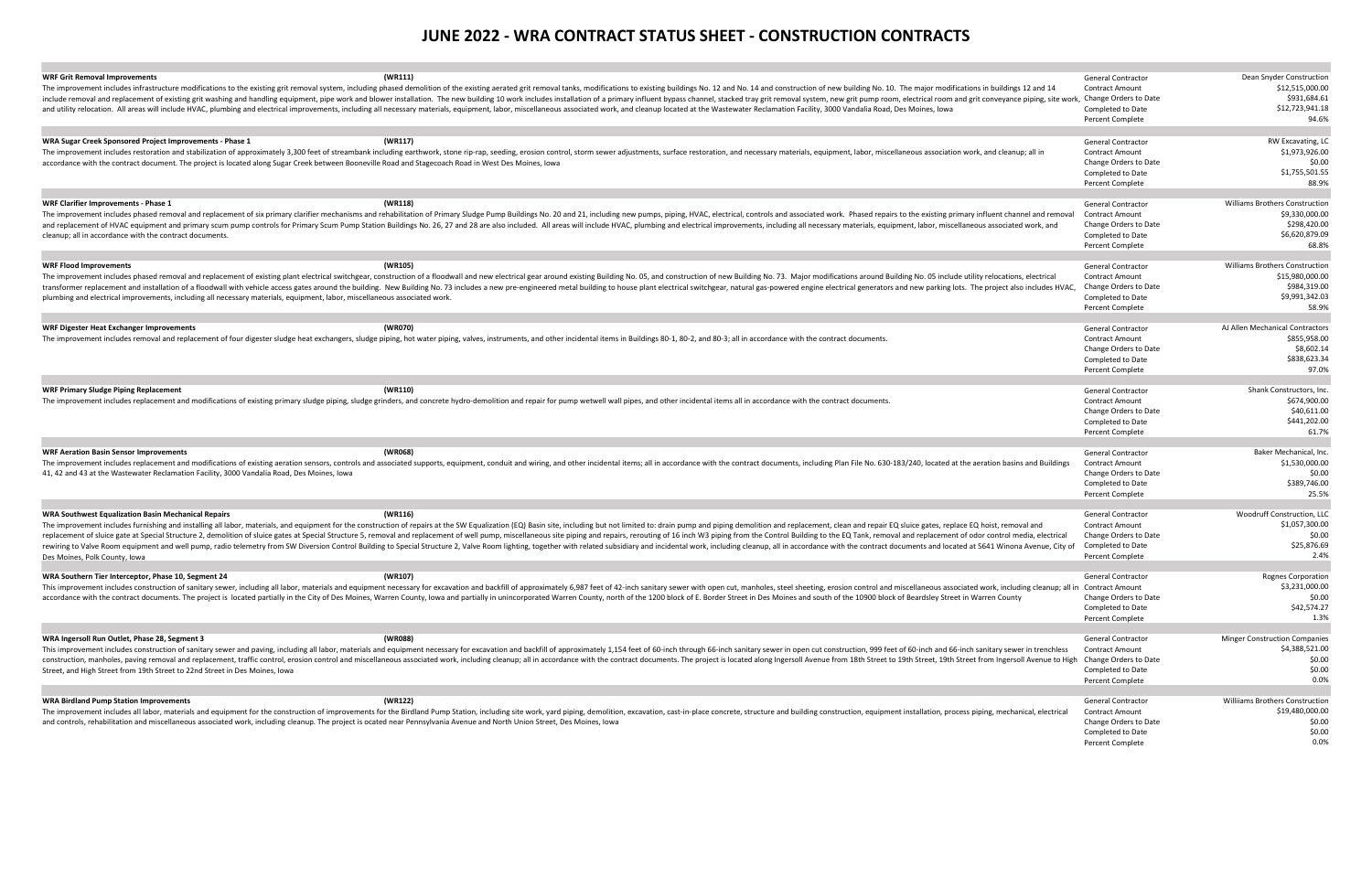| <b>WRF Grit Removal Improvements</b>                          | (WR111) |                              | Consultant                                         |                   | Fox Engineering        |
|---------------------------------------------------------------|---------|------------------------------|----------------------------------------------------|-------------------|------------------------|
|                                                               |         |                              | <b>Evaluation Tasks</b>                            | $\mathbf S$       | 249,000.00             |
|                                                               |         | Original Agreement           |                                                    | $\mathbf{s}$      |                        |
|                                                               |         | Supplemental Agreement No. 1 | Design Tasks                                       |                   | 890,000.00             |
|                                                               |         | Supplemental Agreement No. 2 | <b>Bidding and Construction Tasks</b>              | \$                | 1,081,053.00           |
|                                                               |         | Supplemental Agreement No. 3 | <b>Additional Construction Tasks</b>               | \$                | 213,600.00             |
|                                                               |         |                              | Completed to Date                                  | \$                | 2,389,327.61           |
|                                                               |         |                              | Percent Complete                                   |                   | 98.2%                  |
| <b>WRF Grit Removal - Special Inspection Services</b>         | (WR111) |                              | Consultant                                         |                   | <b>Team Services</b>   |
|                                                               |         | Original Agreement           | Special Inspection Services                        | \$                | 16,875.02              |
|                                                               |         | Supplemental Agreement No. 1 | Additional Special Inspection Services             | \$                | 10,000.00              |
|                                                               |         |                              | Completed to Date                                  | \$                | 17,149.43              |
|                                                               |         |                              | Percent Complete                                   |                   | 63.8%                  |
| <b>WRA Ingersoll Run Outlet Sewer</b>                         | (WR088) |                              | Consultant                                         |                   | Veenstra & Kimm        |
|                                                               |         |                              |                                                    |                   |                        |
|                                                               |         | Original Agreement           | Design Tasks                                       | \$                | 724,064.00             |
|                                                               |         | Original Agreement           | Right-of-Way Tasks                                 | \$                | 84,860.00              |
|                                                               |         | Supplemental Agreement No. 1 | Additional Design and Construction Phase Services  | \$                | 2,113,711.00           |
|                                                               |         |                              | Completed to Date                                  | \$                | 931,510.51             |
|                                                               |         |                              | Percent Complete                                   |                   | 31.9%                  |
| <b>WRF Phosphorus Recovery Facility</b>                       | (WR112) |                              | Consultant                                         |                   | <b>HDR</b> Engineering |
|                                                               |         | Original Agreement           | <b>Study and Design Tasks</b>                      | $\mathbf S$       | 1,684,245.00           |
|                                                               |         | Supplemental Agreement No. 1 | <b>Aeration Evaluation Tasks</b>                   | \$                | 66,800.00              |
|                                                               |         |                              |                                                    | \$                |                        |
|                                                               |         | Supplemental Agreement No. 2 | Confidentiality Terms                              |                   |                        |
|                                                               |         | Supplemental Agreement No. 3 | <b>Additional Design Tasks</b>                     | \$                | 914,600.00             |
|                                                               |         |                              | Completed to Date                                  | \$                | 2,175,618.86           |
|                                                               |         |                              | Percent Complete                                   |                   | 81.6%                  |
| <b>WRF Clarifier Improvements</b>                             | (WR115) |                              | Consultant                                         |                   | HDR Engineering        |
|                                                               |         | Original Agreement           | Design Tasks                                       | \$                | 585,500.00             |
|                                                               |         | Supplemental Agreement No. 1 | <b>Additional Design Tasks</b>                     | \$                | 76,695.00              |
|                                                               |         | Supplemental Agreement No. 2 | Additional Design, Bidding, and Construction Tasks | \$                | 562,000.00             |
|                                                               |         | Supplemental Agreement No. 3 | Additional Design, Bidding, and Construction Tasks | \$                | 484,880.00             |
|                                                               |         |                              | Completed to Date                                  | \$                | 1,105,220.41           |
|                                                               |         |                              | Percent Complete                                   |                   | 64.7%                  |
|                                                               |         |                              |                                                    |                   |                        |
| WRA Sugar Creek Sponsored Project Improvements - Phase 1      | (WR117) |                              | Consultant                                         |                   | Snyder & Associates    |
|                                                               |         | Original Agreement           | Design, ROW, Bidding, and Construction Tasks       | \$                | 249,900.00             |
|                                                               |         | Supplemental Agreement No. 1 | Additional Design and Construction Services        | \$                | 89,091.00              |
|                                                               |         |                              | Completed to Date                                  | \$                | 338,065.14             |
|                                                               |         |                              |                                                    |                   |                        |
|                                                               |         |                              | Percent Complete                                   |                   | 99.7%                  |
| WRA Fourmile Creek Streambank Stabilization Sponsored Project | (WR109) |                              | Consultant                                         |                   | Snyder & Associates    |
|                                                               |         | Original Agreement           | Design, ROW, Bidding, and Construction Tasks       | \$                | 220,950.00             |
|                                                               |         | Supplemental Agreement No. 1 | Additional Design and Construction Services        | \$                | 395,400.00             |
|                                                               |         | Supplemental Agreement No. 2 | <b>Additional Design Services</b>                  | \$                | 40,400.00              |
|                                                               |         |                              | Completed to Date                                  | \$                | 555,392.85             |
|                                                               |         |                              | Percent Complete                                   |                   | 84.6%                  |
| <b>WRA Birdland Pump Station Improvements</b>                 | (WR122) |                              | Consultant                                         |                   | HR Green Inc.          |
|                                                               |         |                              |                                                    |                   | 175,000.00             |
|                                                               |         | Original Agreement           | Investigation and Conceptual Design                | \$<br>$\mathbf S$ |                        |
|                                                               |         | Supplemental Agreement No. 1 | Design and Bidding Services                        |                   | 826,300.00             |
|                                                               |         | Supplemental Agreement No. 2 | <b>Construction Services</b>                       | \$                | 1,222,000.00           |
|                                                               |         |                              | Completed to Date<br>Percent Complete              | \$                | 1,001,278.56<br>45.0%  |
| <b>WRF Site Access and Security Improvements</b>              | (WR121) |                              | Consultant                                         |                   | HDR Engineering        |
|                                                               |         |                              |                                                    |                   |                        |
|                                                               |         | Original Agreement           | Design                                             | \$                | 504,650.00             |
|                                                               |         | Supplemental Agreement No. 1 | Additional Design and Bidding Services             | \$                | 326,940.00             |
|                                                               |         |                              | Completed to Date                                  | \$                | 744,486.13             |
|                                                               |         |                              | Percent Complete                                   |                   | 89.5%                  |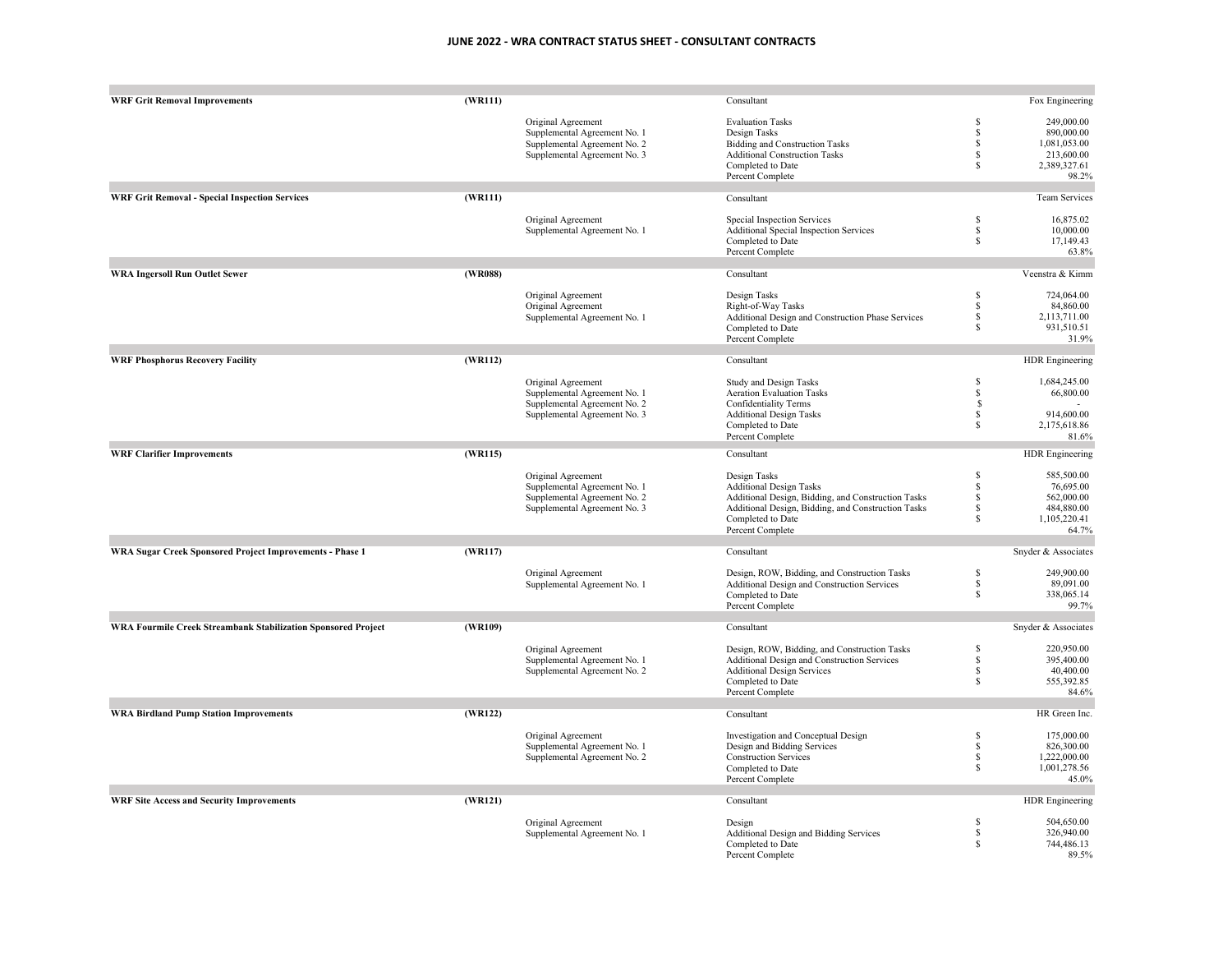| <b>WRF Flood Improvements</b>                                           | (WR105) |                              | Consultant                                      |                                 | <b>HDR</b> Engineering     |
|-------------------------------------------------------------------------|---------|------------------------------|-------------------------------------------------|---------------------------------|----------------------------|
|                                                                         |         |                              |                                                 | S                               | 212,354.00                 |
|                                                                         |         | Original Agreement           | Alternatives Development                        | $\mathbf S$                     |                            |
|                                                                         |         | Supplemental Agreement No. 1 | Design Services                                 |                                 | 776,700.00                 |
|                                                                         |         | Supplemental Agreement No. 2 | <b>Additional Design Services</b>               | \$                              | 99,947.00                  |
|                                                                         |         | Supplemental Agreement No. 3 | <b>Bidding and Construction Services</b>        | \$                              | 1,089,362.00               |
|                                                                         |         |                              | Completed to Date                               | $\mathbb{S}$                    | 2,154,793.79               |
|                                                                         |         |                              | Percent Complete                                |                                 | 98.9%                      |
| <b>WRA Flow Monitoring System Evaluation</b>                            | (WR091) |                              | Consultant                                      |                                 | Veenstra & Kimm            |
|                                                                         |         | Original Agreement           | Study                                           | \$                              | 25,506.00                  |
|                                                                         |         |                              | Completed to Date                               | $\mathbb{S}$                    | 23,799.99                  |
|                                                                         |         |                              | Percent Complete                                |                                 | 93.3%                      |
| WRA Southern Tier Interceptor, Phase 10, Segment 24                     | (WR107) |                              | Consultant                                      |                                 | Veenstra & Kimm            |
|                                                                         |         |                              |                                                 |                                 |                            |
|                                                                         |         | Original Agreement           | Design, Right-of-Way, and Construction Services | $\mathbb{S}$                    | 247,000.00                 |
|                                                                         |         |                              | Completed to Date                               | $\mathbb{S}$                    | 136,136.54                 |
|                                                                         |         |                              | Percent Complete                                |                                 | 55.1%                      |
|                                                                         |         |                              |                                                 |                                 |                            |
| <b>WRF Clarifier Phase 1 Improvements - Special Inspection Services</b> | (WR115) |                              | Consultant                                      |                                 | Terracon                   |
|                                                                         |         | Original Agreement           | Special Inspections                             | \$                              | 20,000.00                  |
|                                                                         |         |                              | Completed to Date                               | $\mathbb{S}$                    | 7,823.25                   |
|                                                                         |         |                              | Percent Complete                                |                                 | 39.1%                      |
|                                                                         |         |                              |                                                 |                                 |                            |
| <b>WRF Flood Improvements - Special Inspection Services</b>             | (WR105) |                              | Consultant                                      |                                 | Terracon                   |
|                                                                         |         | Original Agreement           | Special Inspections                             | \$                              | 95,000.00                  |
|                                                                         |         |                              |                                                 | $\mathbb{S}$                    | 30,000.00                  |
|                                                                         |         | Supplemental Agreement No. 1 | Additional Special Inspection                   | $\mathbb{S}$                    | 112,252.75                 |
|                                                                         |         |                              | Completed to Date                               |                                 |                            |
|                                                                         |         |                              | Percent Complete                                |                                 | 89.8%                      |
| WRF Digester No. 3 Structural Evaluation                                | (WR074) |                              | Consultant                                      |                                 | HDR Engineering            |
|                                                                         |         | Original Agreement           | <b>Structural Evaluation</b>                    | \$                              | 24,071.00                  |
|                                                                         |         |                              |                                                 | \$                              |                            |
|                                                                         |         | Supplemental Agreement No. 1 | Design and Bidding Services                     |                                 | 106,706.00                 |
|                                                                         |         |                              | Completed to Date                               | \$                              | 63,241.16                  |
|                                                                         |         |                              | Percent Complete                                |                                 | 48.4%                      |
| WRF Air Permitting Assistance Fiscal Year 2021-2022                     | (WR069) |                              | Consultant                                      |                                 | <b>Trinity Consultants</b> |
|                                                                         |         | Original Agreement           | Air Permitting Assistance                       |                                 | 75,000.00                  |
|                                                                         |         |                              |                                                 | $\frac{\mathbb{S}}{\mathbb{S}}$ | 44,847.52                  |
|                                                                         |         |                              | Completed to Date<br>Percent Complete           |                                 | 59.8%                      |
|                                                                         |         |                              |                                                 |                                 |                            |
| WRF Engineering Assistance Fiscal Year 2021-2022                        | (WR116) |                              | Consultant                                      |                                 | HR Green                   |
|                                                                         |         | Original Agreement           | Multi-Disipline Engineering Assistance          | \$                              | 95,000.00                  |
|                                                                         |         |                              | Completed to Date                               | \$                              | 57,794.63                  |
|                                                                         |         |                              | Percent Complete                                |                                 | 60.8%                      |
|                                                                         |         |                              |                                                 |                                 |                            |
| <b>WRA Industrial Rate Study 2020</b>                                   | (WR091) |                              | Consultant                                      |                                 | Black & Veatch             |
|                                                                         |         | Original Agreement           | <b>Industiral Rate Study</b>                    | \$                              | 95,810.00                  |
|                                                                         |         |                              | Completed to Date                               | \$                              | 83,658.81                  |
|                                                                         |         |                              | Percent Complete                                |                                 | 87.3%                      |
|                                                                         |         |                              |                                                 |                                 |                            |
| <b>WRF Building 05 Raw Pump Study</b>                                   | (WR091) |                              | Consultant                                      |                                 | HDR Engineering            |
|                                                                         |         | Original Agreement           | Main Pump Study                                 | \$                              | 69,715.00                  |
|                                                                         |         |                              | Completed to Date                               | \$                              | 50,886.29                  |
|                                                                         |         |                              | Percent Complete                                |                                 | 73.0%                      |
| <b>WRF Blended Sludge Mixer Improvements</b>                            | (WR110) |                              | Consultant                                      |                                 | HR Green                   |
|                                                                         |         |                              |                                                 |                                 |                            |
|                                                                         |         | Original Agreement           | Design and Bidding Services                     | \$                              | 77,715.00                  |
|                                                                         |         | Supplemental Agreement No. 1 | <b>Additional Design Services</b>               | $\mathbb{S}$                    | 22,200.00                  |
|                                                                         |         |                              | Completed to Date                               | $\mathbb{S}$                    | 77,459.27                  |
|                                                                         |         |                              | Percent Complete                                |                                 | 77.5%                      |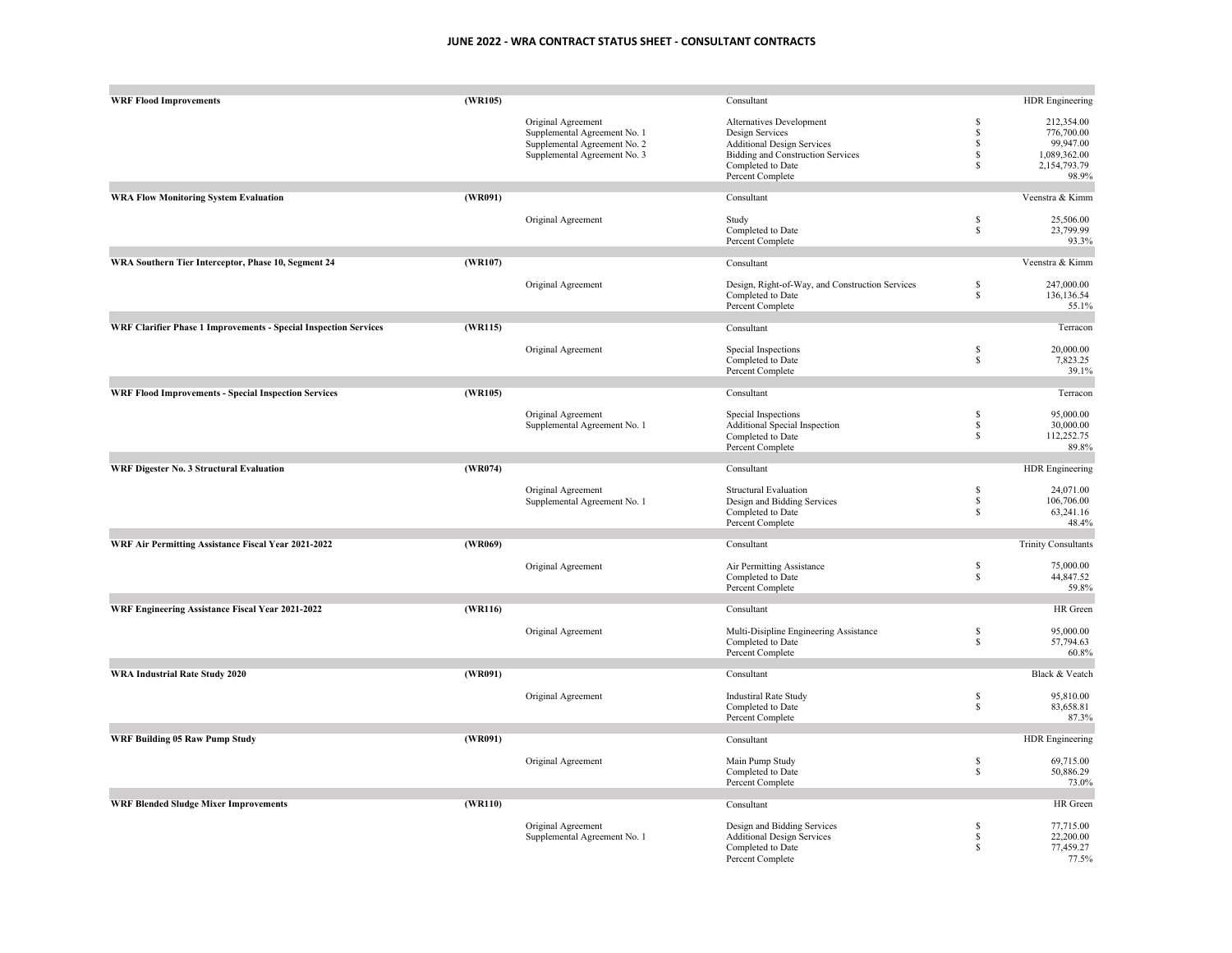| <b>WRA General Facility Planning Services</b>              | (WR069) |                              | Consultant                                       |                              | Veenstra & Kimm         |
|------------------------------------------------------------|---------|------------------------------|--------------------------------------------------|------------------------------|-------------------------|
|                                                            |         | Original Agreement           | Design and Bidding Services<br>Completed to Date | \$<br>$\mathbb{S}$           | 90,000.00<br>62,280.68  |
|                                                            |         |                              | Percent Complete                                 |                              | 69.2%                   |
| <b>WRF Aeration Basin Sensor Improvements</b>              | (WR068) |                              | Consultant                                       |                              | HR Green                |
|                                                            |         | Original Agreement           | Design and Bidding Services                      | \$                           | 78,000.00               |
|                                                            |         | Supplemental Agreement No. 1 | <b>Construction Phase Services</b>               | $\mathbb{S}$<br>$\mathbb{S}$ | 115,650.00<br>80,606.47 |
|                                                            |         |                              | Completed to Date<br>Percent Complete            |                              | 41.6%                   |
| WRA Conveyance Facility Plan Update - 2024                 | (WR069) |                              | Consultant                                       |                              | Veenstra & Kimm         |
|                                                            |         | Original Agreement           | Facility Plan Study                              | \$                           | 411,000.00              |
|                                                            |         |                              | Completed to Date                                | \$                           | 262,503.05              |
|                                                            |         |                              | Percent Complete                                 |                              | 63.9%                   |
| <b>WRA Sewer Lining - Phase 2</b>                          | (WR113) |                              | Consultant                                       |                              | Snyder & Associates     |
|                                                            |         | Original Agreement           | Design Tasks                                     | $\mathbb{S}$                 | 124,224.00              |
|                                                            |         | Supplemental Agreement No. 1 | <b>Construction Phase Services</b>               | \$                           | 307,200.00              |
|                                                            |         |                              | Completed to Date<br>Percent Complete            | \$                           | 113,294.28<br>26.3%     |
|                                                            |         |                              |                                                  |                              |                         |
| <b>WRA Southwest Equalization Basin Mechanical Repairs</b> | (WR116) |                              | Consultant                                       |                              | HR Green, Inc.          |
|                                                            |         | Original Agreement           | Design Tasks                                     | \$                           | 87,300.00               |
|                                                            |         | Supplemental Agreement No. 1 | <b>Construction Phase Services</b>               | $\mathbb{S}$                 | 72,200.00               |
|                                                            |         |                              | Completed to Date                                | $\mathbb{S}$                 | 82,926.98               |
|                                                            |         |                              | Percent Complete                                 |                              | 52.0%                   |
| WRA Sugar Creek Sponsored Project Improvements - Phase 2   | (WR117) |                              | Consultant                                       |                              | Snyder & Associates     |
|                                                            |         | Original Agreement           | Design Tasks                                     | \$                           | 580,300.00              |
|                                                            |         |                              | Completed to Date                                | $\mathbb{S}$                 | 232,739.71              |
|                                                            |         |                              | Percent Complete                                 |                              | 40.1%                   |
| <b>WRA Renewable Natural Gas Pipeline Assistance</b>       | (WR102) |                              | Consultant                                       |                              | Black & Veatch          |
|                                                            |         | Original Agreement           | Pipeline Assistance                              | \$                           | 50,000.00               |
|                                                            |         |                              | Completed to Date                                | $\mathbb{S}$                 | 4,516.25                |
|                                                            |         |                              | Percent Complete                                 |                              | 9.0%                    |
| WRF Building 02 Variable Frequency Drive and HVAC Study    | (WR091) |                              | Consultant                                       |                              | HDR Engineering         |
|                                                            |         | Original Agreement           | Study                                            | \$                           | 31,096.00               |
|                                                            |         |                              | Completed to Date<br>Percent Complete            | $\mathbb{S}$                 | 17,375.56<br>55.9%      |
|                                                            |         |                              |                                                  |                              |                         |
| <b>WRF Solar Power Feasibility Study</b>                   | (WR124) |                              | Consultant                                       |                              | HDR Engineering         |
|                                                            |         | Original Agreement           | Design & Bidding Services                        | \$                           | 31,236.00               |
|                                                            |         |                              | Completed to Date                                | $\mathbb{S}$                 | 12,432.50               |
|                                                            |         |                              | Percent Complete                                 |                              | 39.8%                   |
| <b>WRF Effluent Pumping Improvements</b>                   | (WR124) |                              | Consultant                                       |                              | Black & Veatch          |
|                                                            |         | Original Agreement           | Design & Bidding Services                        | \$                           | 1,279,901.00            |
|                                                            |         |                              | Completed to Date                                | \$                           | 111,699.99              |
|                                                            |         |                              | Percent Complete                                 |                              | 8.7%                    |
| WRA Conveyance Engineering Assistance 2022                 | (WR116) |                              | Consultant                                       |                              | Snyder & Associates     |
|                                                            |         | Original Agreement           | Conveyance Engineering Assistance                | \$                           | 95,000.00               |
|                                                            |         |                              | Completed to Date<br>Percent Complete            | $\mathbb{S}$                 | 17,843.27<br>18.8%      |